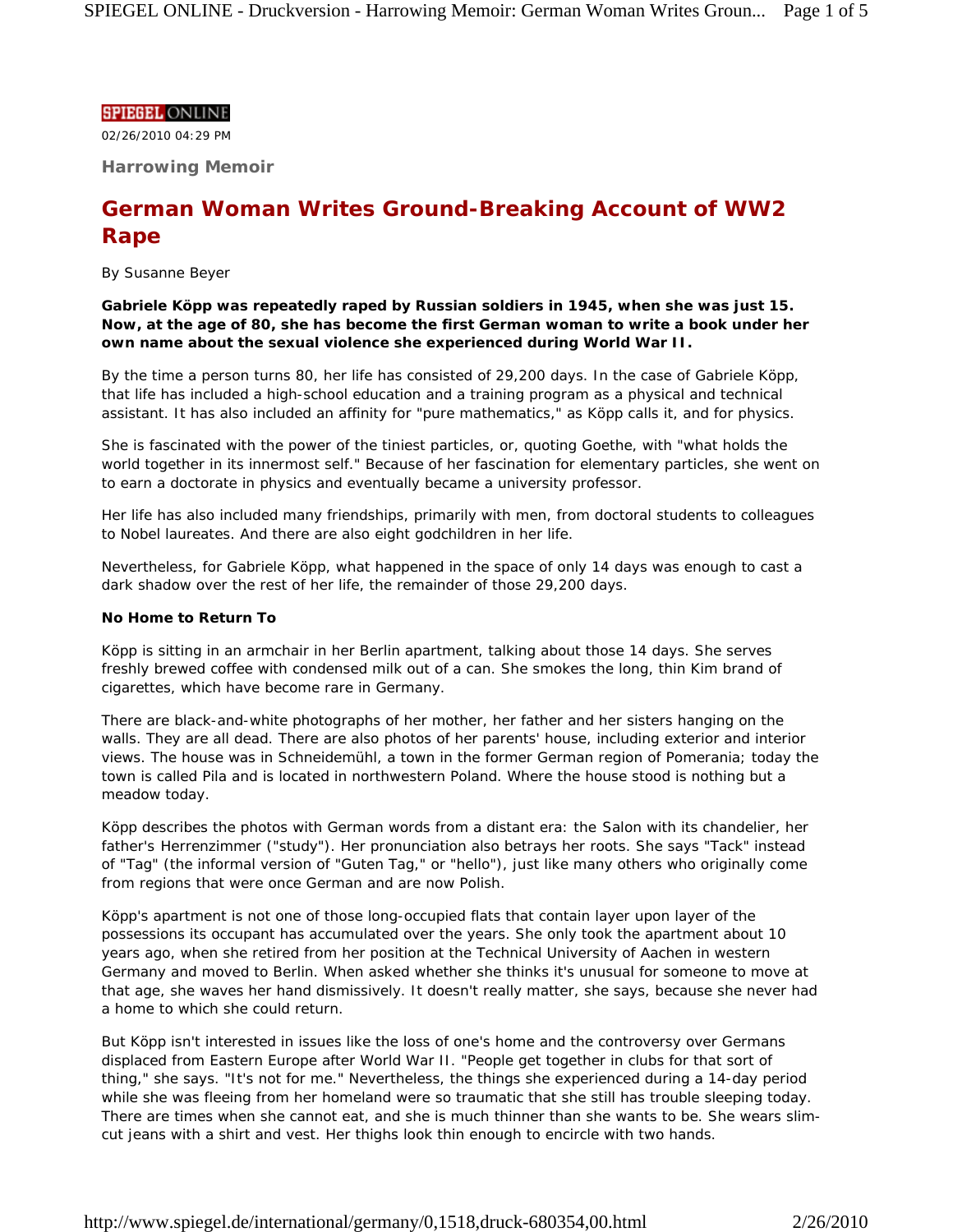Köpp has lived a full life in which she had everything -- everything but romantic love. It was her bad luck, she says. Women outnumbered men after the war, and none of the few men that remained happened to be right for her. "Besides," she adds, "I wouldn't have been able to feel anything, anyway."

During those 14 days, Köpp was raped, again and again. She was 15 years old, and she knew nothing about sex.

#### **'Door to Hell'**

Köpp has now written a book about those 14 days and about the rapes, titled "Warum war ich bloss ein Mädchen?" ("Why Did I Have to Be a Girl?"). The book is an unprecedented document, because it is the first work of its kind written voluntarily by a woman who was raped in the final months of World War II, and who, years later, described the experiences and made them into the central theme of a book.

There is "A Woman in Berlin," the famous confessions of a woman who was raped in World War II, which was first published in the 1950s and republished in 2003. But the woman was unwilling to disclose her identity, and it wasn't until after her death that it was revealed that the anonymous author was a journalist. To this day, there are doubts as to whether she truly wrote the book alone or whether there was a co-author who helped her to distance herself from the horrific events and, with distance, to achieve a voice -- a surprisingly free, confident and even flippant voice.

Köpp lacks this voice. She describes the first few days of her escape with precision, sequence by sequence, almost cinematically, but it is clear that she is not a practiced author. Nevertheless, her account is so gripping precisely because it was not polished for the sake of putting beautiful language on paper. Her story exerts a pull on the reader that stems from the authenticity of her words and experiences. And when the author herself is unable to comprehend what she experienced, even her voice reaches its limits.

Köpp couldn't find the words to describe the rapes themselves. She writes of a "place of horror" and a "door to hell," and she describes the rapists as "brutes" and "scoundrels." When asked why she was unable to describe exactly what happened to her, in all its horror, she shrugs her shoulders and says: "I can't even say the word" -- rape.

### **Double Trauma**

Köpp is familiar with "A Woman in Berlin," but she says that her book is different. That book's anonymous author, she says, was a woman in her early 30s "at the time when it happened," in other words, an experienced woman. Köpp, who was only half her age, says: "I was hardly more than a child." Writing her account under her own name hasn't made it easier, she adds, "but I had no choice; who else would do it?"

Indeed, women have rarely reported voluntarily on their encounters with violence during and after the war. Experts describe this experience as a double trauma: the act of violence itself, and having to keep it hidden. Philipp Kuwert, a trauma expert and head of the department of psychiatry and psychotherapy at the University Hospital of Greifswald in northeastern Germany, began a research project last year on the repercussions of sexual violence in World War II, interviewing 27 women affected by such violence. He already has the results of his study but hasn't published anything yet. "It is one of the first and probably the last study of this nature, because 95 percent of the women who were affected are no longer alive."

No one knows exactly how many women became victims of sexual violence during the war. A figure of 2 million has been mentioned in various studies, but is considered unreliable because of the lack of concrete evidence. Nevertheless, there is no doubt that it was a crime committed against large numbers of women.

The average age of the women in Kuwert's study at the time of their rapes was 16.7, and each of the women was raped an average of 12 times. About half of the women continue to suffer from post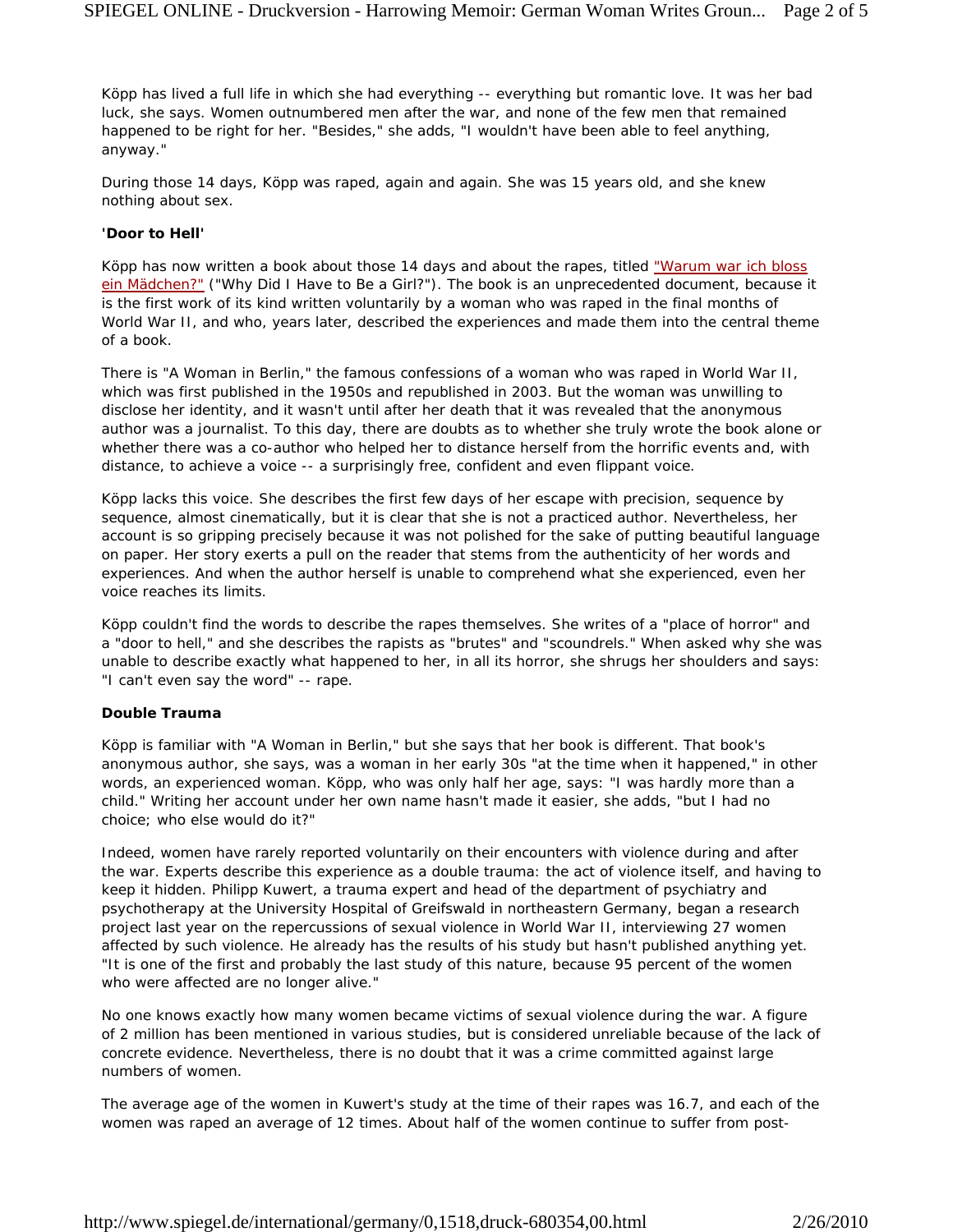traumatic symptoms, including nightmares, suicidal thoughts and what is known as avoidance behavior, with 81 percent stating that the experiences had a massive impact on their sexuality. An "emotional anesthesia," or the avoidance of strong emotions, was typical for these traumatized women, says Kuwert.

### **Problems Forming Attachments**

The horrific experiences also affected the subsequent generations. "A mother with post-traumatic stress symptoms can have trouble forming an attachment to her children in their early years," says Kuwert. Mothers who are burdened by their own, repressed feelings have problems reacting to and regulating the emotions of their children. According to the theory, these children grow up in an atmosphere of fragility and nameless threat. According to Kuwert, nothing is as stressful as the experience of rape and torture.

When soldiers commit rape during war, it is not just "to humiliate a particular individual," says historian Birgit Beck-Heppner, who specializes in the subject of sexual violence and war. It also represents a "signal to the enemy population that its political leadership and its own army can no longer guarantee its safety." This is why these rapes are often committed in public.

Beck-Heppner, who wrote the epilogue to Köpp's book, is 38 and part of the same generation as trauma expert Kuwert. People in their age group, in their late 30s and early 40s, are more or less the grandchildren of the Nazi generation.

"The motivation to study rape in World War II stems from my age group," says Kuwert. "We are running out of time," he adds, and points out that there are still many questions to be asked. There is documentation, of course, but many of the contemporary witnesses will soon be dead. For Kuwert, the only way to obtain a true picture of what happened is to examine the stories of individual victims. "There is no such thing as objective trauma."

Köpp is living proof of Kuwert's statement, that objective trauma doesn't exist. Given her experiences, one would expect that she would have had difficulties interacting with men. On the contrary, Köpp has a problem with women. In her book, she explains why.

#### **'Headlong onto a Knife'**

On the evening of Jan. 25, 1945, Köpp was packing her things, preparing to flee. Her mother told her to hurry, because the Russians were approaching the town, and she said that she would join her later. Köpp wanted to talk to her mother on that evening, but she was silent and barely spoke with her daughter, not even to warn her about the many things that could happen while she was fleeing. "In a sense, she allowed me to run headlong onto a knife," Köpp writes today, as an old woman.

On Jan. 26, 1945, Köpp and her older sister left the house. She would later learn that Soviet soldiers liberated the Auschwitz concentration camp the following day, Jan. 27. The ordeal that was about to begin for Gabriele Köpp had its roots in the crimes committed by her fellow Germans.

She hardly remembers saying goodbye to her mother. In fact, she writes, she has only recently allowed herself to think that there may have been no goodbyes at all.

She boarded a freight train with heavy sliding doors. The city had already come under artillery fire. At the time, she says, she never dreamed that it would be decades before she could return home. Peering through the small windows in the freight car, she realized that the train was traveling south, and not leaving the city in a northerly direction, as she had believed.

She knew that Russian tanks had encircled the south. After a short time, she heard the sound of artillery fire, and the train came to a stop. The locomotive had apparently been hit. The sliding doors were locked, and the only way to get out of the car was to crawl through one of the high windows. She was an athletic girl and managed to pull herself up to the window, and a soldier pushed her through the small opening. Her sister remained behind in the train. She would never see her again.

#### **'I Despise These Women'**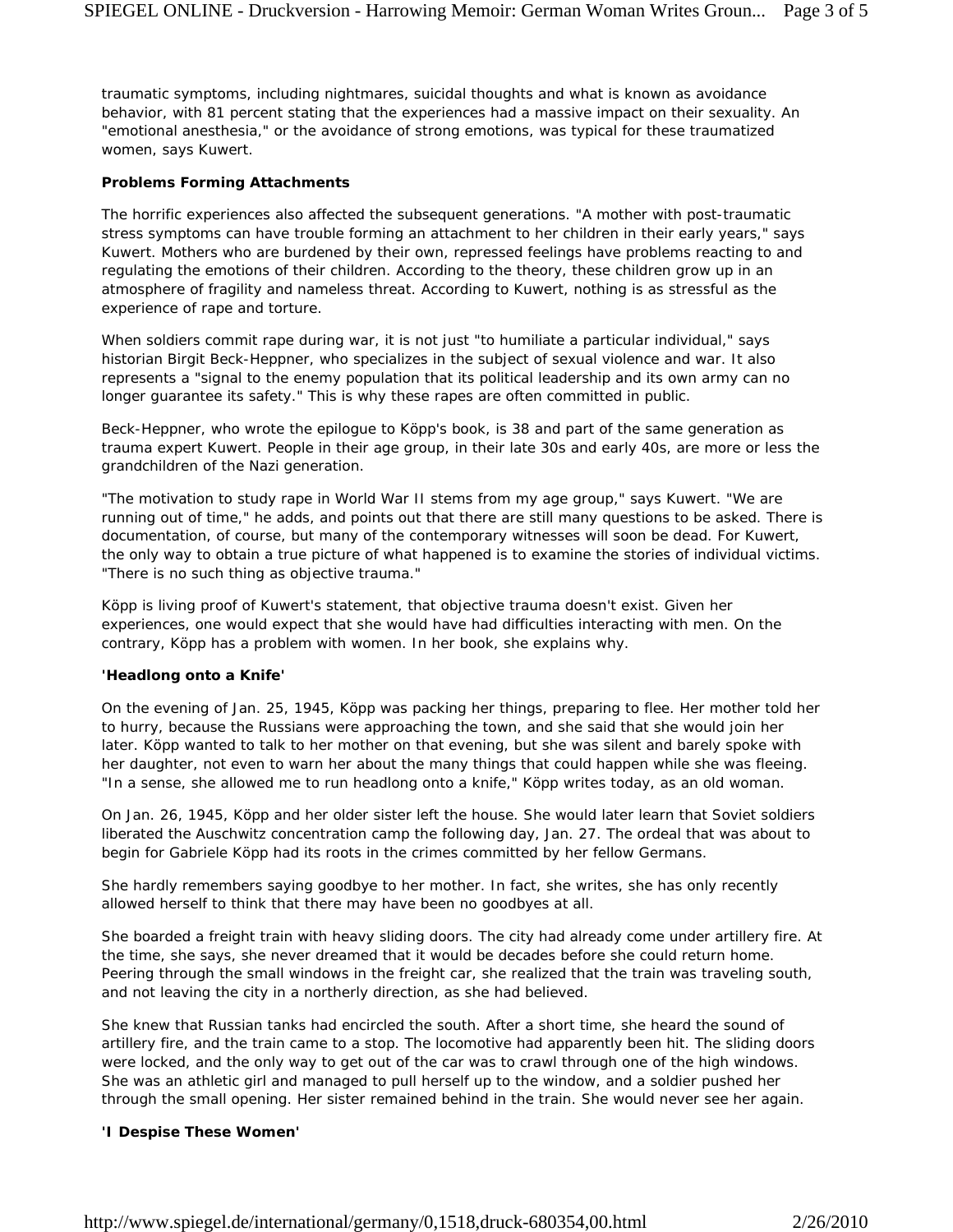She fell into the snow, lying flat on the ground at first to protect herself from the gunfire. Other refugees had also managed to escape from the train, and they began running toward a farm and then a nearby village. Köpp followed them. A baker let her into his bakery.

In the village, Soviet soldiers carrying large flashlights searched for girls in the dim light. One of them grabbed Köpp. The next day, she was chased to another house, where she was raped by a soldier, and then by another soldier soon afterwards. The next morning, she was pushed into a barn and raped by two men.

That afternoon, she hid under a table in a room filled with refugees. When the soldiers came to the building, asking for girls, the older women called out: "Where's little Gabi?" and pulled her out from underneath the table. "I feel hatred rising up inside of me," she writes. She was dragged off to a ransacked house. "I have no tears," she writes. The next morning, it was the women, once again, who "pushed" her into the arms of a "greedy officer." "I despise these women," she writes.

It went on this way, "relentlessly," for two weeks. After that, she was taken in at a farm, where she managed to hide from the soldiers.

### **'I'm So Afraid'**

She wrote a letter to her mother in her light-blue pocket calendar, even though she had no idea where her mother was: "There is no one here to come to my aid. If only you were here. I'm so afraid, because I no longer have my 'illness' *(ed's note: menstruation)* any more. It's been almost 10 weeks now. I'm sure you could help me. If only dear God wasn't doing this to me. Oh, dear mother, if only I hadn't left without you."

Her menstrual cycle was interrupted for seven years, a widespread phenomenon some gynecologists called the "Russians' disease."

When Köpp finally found her mother in Hamburg, after being a refugee for 15 months, she wanted to show her the letter. But the mother, who had not expected to see her daughter again, greeted her coldly, holding out her cheek to be kissed.

The mother also told her to keep quiet about everything she had experienced while fleeing, although she could write it down if she wished. Köpp followed her mother's advice. She was 16 when she wrote the notes that she quotes in her book today, notes that she has since donated to the House of History in Bonn.

# **The Turning Point**

In conversation, Köpp repeatedly mentions the betrayal by the women and her disappointment in her mother for not wanting to listen to her, and perhaps not even wanting to have her as a daughter anymore. "I could have talked to my father, but he was dead," she says. She searches for reasons to explain her mother's behavior, speculating that perhaps the mother felt guilty for having sent her and her sister on their journey alone.

Trauma expert Philipp Kuwert says that research on abuse victims contains other accounts of betrayal by fellow women. In cases in which people the victims would normally have trusted covered for or even supported the offenders, some have found it more difficult to come to terms with the betrayal than the violent act itself.

Köpp went into psychoanalysis when she was 47. "The analysis was the turning point," she says. Of course, she adds, she was aware that it was not customary for members of her generation to go to an analyst, and she would never have considered doing it on her own. But, she says, she had a breakdown at 47, while she was writing her post-doctoral thesis, and she was admitted to a psychosomatic clinic.

She began analysis at the clinic. "I fell in love with my first analyst," she says, chuckling quietly. And? Well, of course nothing happened, she says, adding: "he is very respectable."